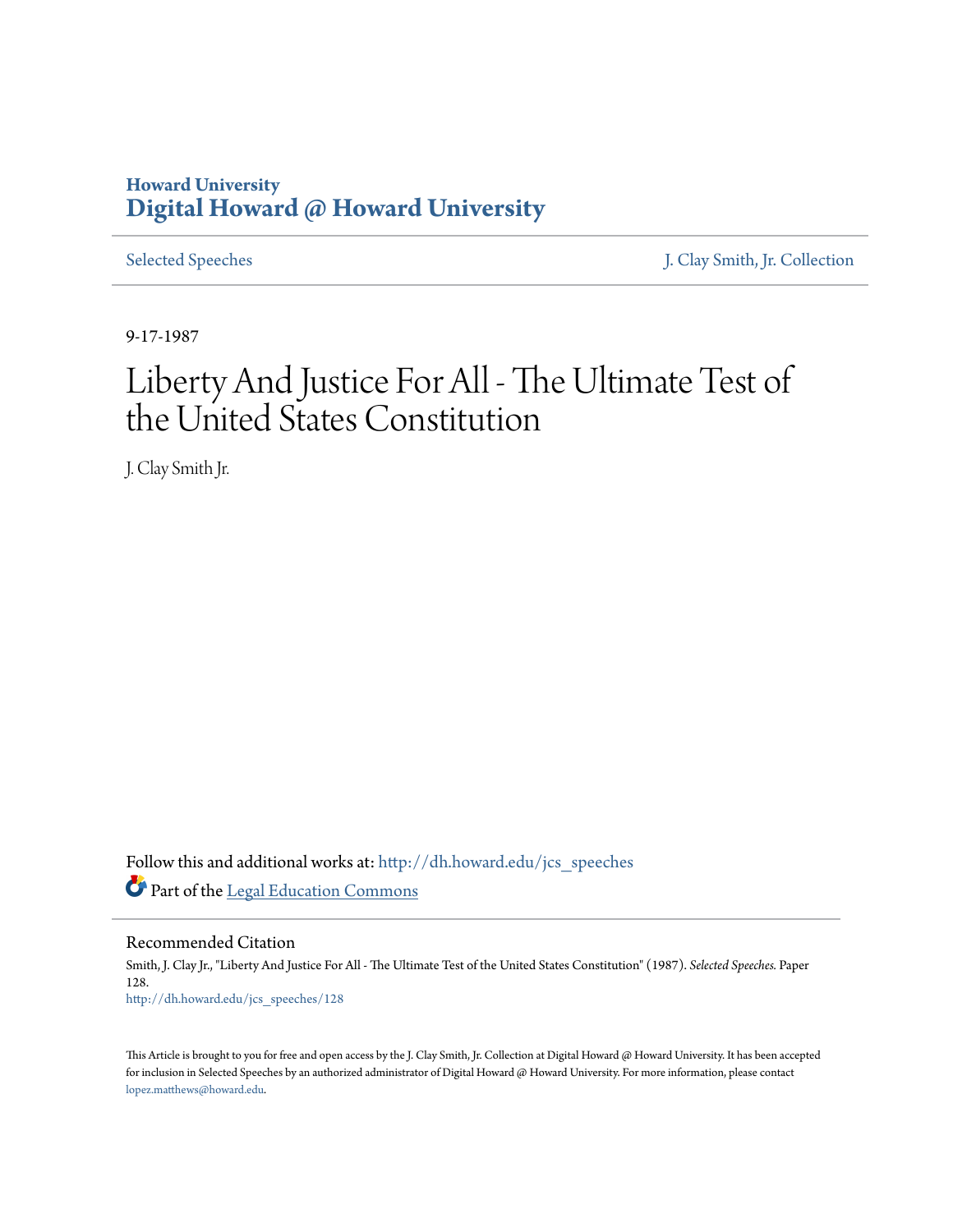

HOWARD UNIVERSITY

2900 VAN NESS STREET, N.W. WASHINGTON, D.C. 20008 FOUNDED BY GENERAL O. O. HOWARD

September 17, 1987

## **MEMORANDUM**

TO: FROM:  $\frac{DUM}{DUM}$ <br>The Howard University School of Law  $\begin{array}{ccc} & \rho & \end{array}$  $_{\text{Desn}}$  smith, Jr.  $|.$ Clay  $_{\text{fnn}}$  ;  $+$   $\ell$ .  $\ell$ .

> RE: Liberty And Justice For All -- The Ultimate Test Of The United States Constitution •

Two hundred years ago today, persons of some stature formed a more perfect Union, The United States of America, in the United States Constitution. It was formed for-"We The People." The word "We" was not used as an inclusive term in that document. Black Americans were not defined within its legal netaphysical meaning.

For two hundred years, and even before the Constitution was ratified as our instrument of rule, Black Americans have fought for their rightful place within the definition of legal existence. In 1869 The Howard University School of Law opened its doors and pointed students to the rule of law in order to assure that a more perfect union was formed with the inclusion of all people within the definition of the word "citizen." For nearly 120 years, the faculty, students and alumni of the School of Law, under the umbrella of Howard University have contributed mightedly to making the Constitution live up to its true meaning. Many  $f$ : the contributions, indeed, sacrifices that our graduates have made to secure the liberties of Black citizens of this nation are unmeasured and untold. Why should America want to measure and tell the story of the role of the Black lawyer in its constitutional history? The reason is quite simple: So that the world will know that we did not sit down on our rights, betray our principles and that our students did not fall short of their educational objectives.

Today is a day for The Howard University School. of Law to rededicate its historical foundation to the contribution of every teacher, every student, and to all staff personnel who have worked so diligently to develop, to sustain and to build the Law School. Their prodigious efforts to educate, to care for and to lead students toward excellence must be applauded and incorporated into our blueprint for the new century.